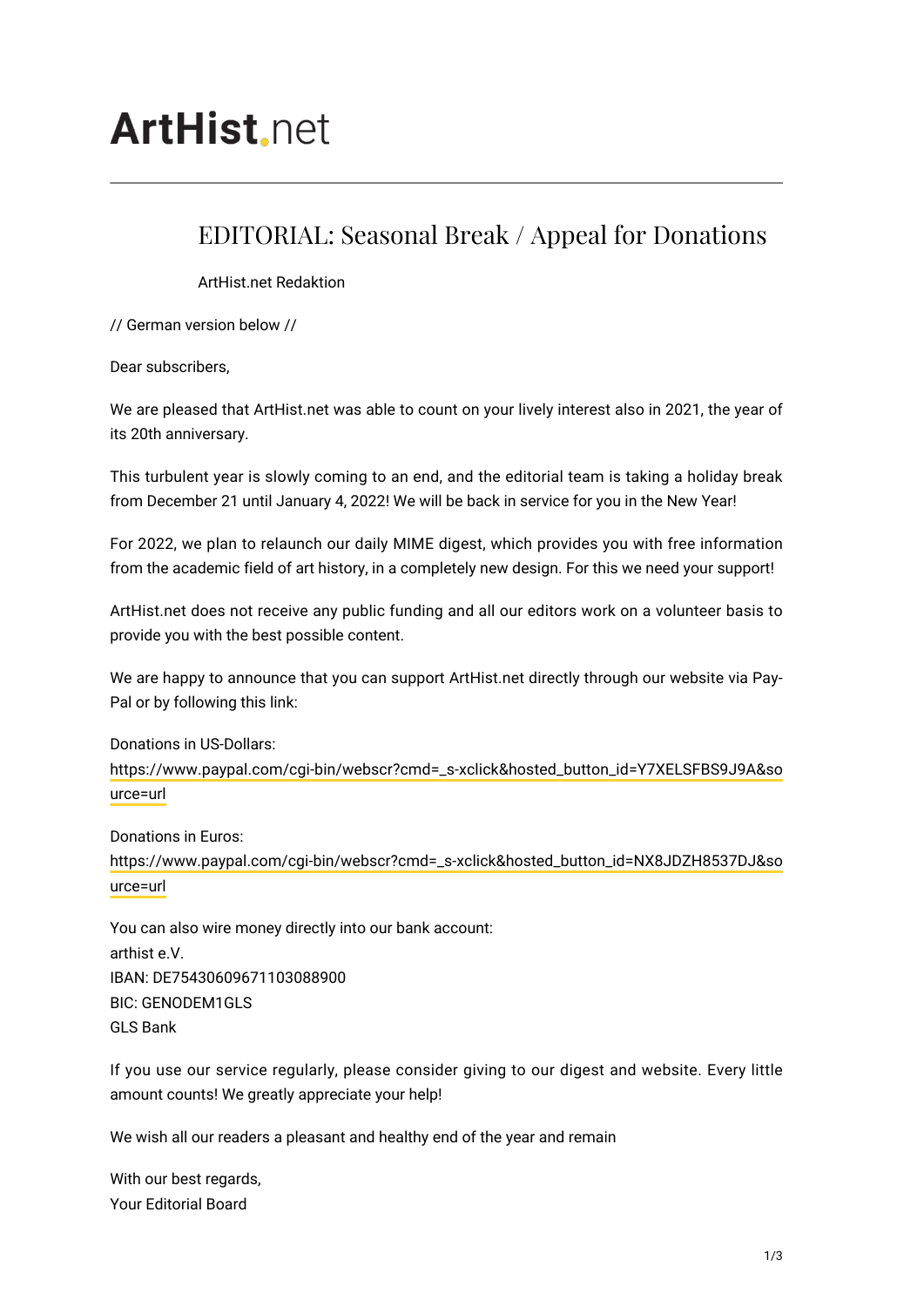———————————————————————————————————————

Liebe Leserinnen und Leser,

wir freuen uns, dass ArtHist.net auch in 2021, dem Jahr seines 20jährigen Jubiläums, auf Ihr großes Interesse zählen konnte.

Dieses turbulente Jahr nähert sich seinem Ende, weshalb sich die Redaktion ab dem 21. Dezember eine Pause gönnt. Ab dem 4. Januar 2022 sind wir dann wieder für Sie da!

Für 2022 ist geplant, unseren täglichen MIME-Digest, der Ihnen kostenlose Informationen aus dem akademischen Bereich der Kunstgeschichte liefert, in einem komplett neuem Design aufzusetzen. Hierfür benötigen wir Ihre Unterstützung!

ArtHist.net erhält keinerlei finanzielle Förderung aus öffentlicher Hand. Auch arbeitet die Redaktion von ArtHist.net seit der Gründung im H-Net und nach unserem Zusammenschluss mit Clio-online ehrenamtlich. Daher bitten wir um Ihre Mithilfe!

Wenn Sie ArtHist.net regelmäßig nutzen, dann spenden Sie als Leser:in:

via PayPal [https://www.paypal.com/cgi-bin/webscr?cmd=\\_s-xclick&hosted\\_button\\_id=8E52FMSTRD7D4&so](https://www.paypal.com/cgi-bin/webscr?cmd=_s-xclick&hosted_button_id=8E52FMSTRD7D4&source=url) [urce=url](https://www.paypal.com/cgi-bin/webscr?cmd=_s-xclick&hosted_button_id=8E52FMSTRD7D4&source=url)

oder per Banküberweisung auf das Vereinskonto: Empfänger: arthist e.V. IBAN: DE75430609671103088900 BIC: GENODEM1GLS GLS Bank

Sie können ArtHist.net auch mit einem Dauerauftrag kontinuierlich unterstützen. Jeder auch noch so kleine Beitrag ist willkommen.

Wir wünschen all unseren Leser:innen ein erfreuliches Jahresende und verbleiben

mit herzlichen Grüßen

Ihre Redaktion

Hanna Baro (Siegen/Berlin) Livia Cárdenas (Berlin) Lee Chichester (Berlin) Rainer Donandt (Frankfurt/M.) Davide Ferri (Florenz/Bern) Irene Gilodi (Florenz) Laura Gvenetadze (Mainz) Steffen Haug (London) Lisa Jordan (Dresden) Henry Kaap (München)